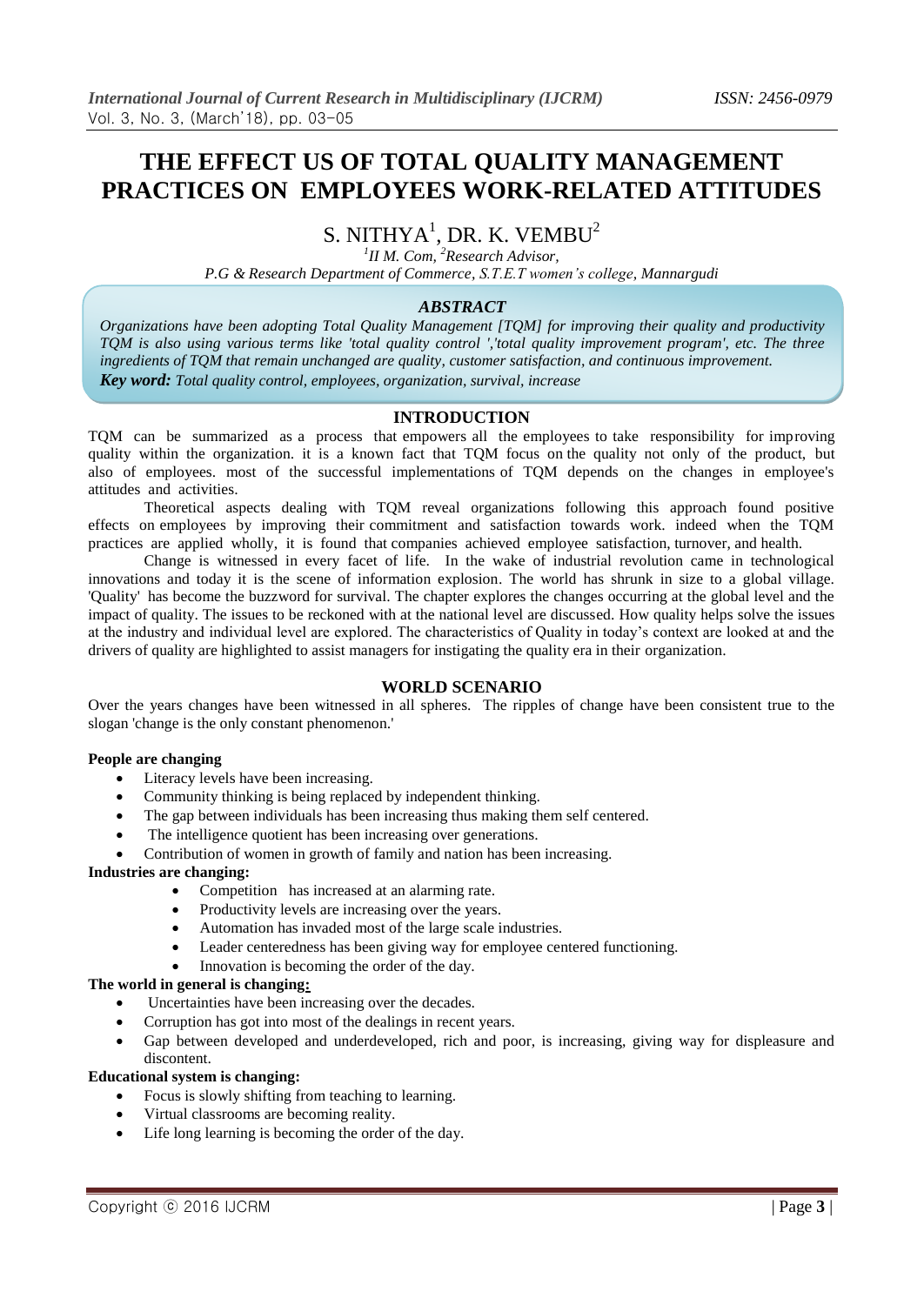The changing scenario may look to be encouraging. But in general the quality of life is degrading. The scope for the future generation seems to be bleak.

- Careless lifestyle of human beings.
- Ecological imbalance and pollution.
- Resource (food and energy) crunch.

## **NATIONAL ISSUES**

Having understood the world scenario, it would be appropriate to learn the national issues that our country faces. While everything that was described in the previous section, holds good for India, it has a few special issues to face.

- Food security.
- Unemployment
- Low productivity.
- Energy resources.
- population growth

The reasons as why India is facing above-mentioned situations are:

#### **Food security problem:**

- Improper distribution network.
- Unacceptance of co-operative farming.
- Farming considered being low grate job.

### **Unemployment problem:**

- Lack of initiatives from youngsters.
- Non-possession of required qualification traits.

## **Low productivity:**

- Absence of synergic effect.
- Lack of motivation.
- Excess wastage.

#### **Energy resources problem:**

- Depleting nature of the resources.
- Not taking conservation measures.
- Pilferage and wasteful use.

#### **Population growth:**

- Absence of futuristic and strategic thinking.
- Societal constraints on birth control.

Planning is an important component in every implementation process. the success or failure of any project mostly depends on the planning.

## **SWOT ANALYSIS**

The major steps in development process are:

- Knowing the current situation.
- Deciding the proposed destination.
- Bridging the gap.

A proper plan will take care of all these. SWOT analysis is a tool which helps in proper planning. SWOT stands for Strengths weaknesses Opportunities and Threats. for individual growth or departmental or organizational growth the SWOT analysis has to be done.

## **SWOT For organizations**

The SWOT analysis shown in will help in appreciating that institute industry interaction an important function of an organization.

TQM Principles have its effect on:

- The needs of the customers.
- Problem prevention rather than correction.
- Continuous improvement.
- Training employees in order to improve the quality.